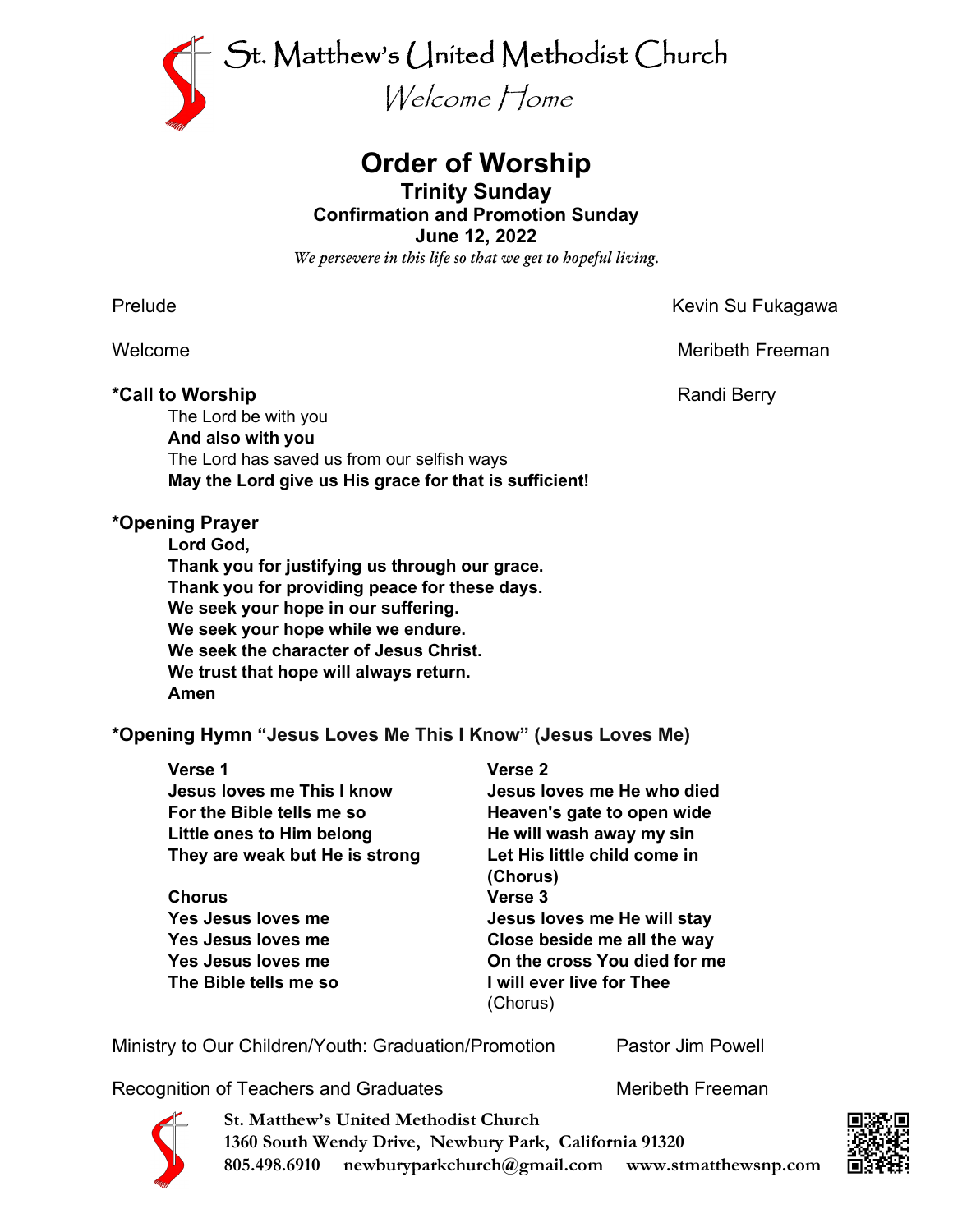our Lord Jesus Christ, 2through whom we have gained access by faith into this grace in which we now stand. And we rejoice in the hope of the glory of God. 3 Not only so, but we also rejoice in our sufferings, because we know that suffering produces perseverance; 4 perseverance, character; and character, hope. 5And hope does not disappoint us, because God has poured out his love into our hearts by the Holy Spirit, whom he has given us. Anthem "Bella siccome un angelo" *from Donizetti's Don Pasquale* performed by Leviticus Valko Sermon "From Perseverance to Hope" Pastor Jim Powell *Moving into a Spirit of Prayer* Covenant Prayers for Cal-Pac Conference UM Churches Meribeth Freeman St. Paul's UMC, Tarzana and Valley Korean UMC Pastoral Prayers NEW PRAISE AND PRAYER REQUESTS Prayers for the Cal-Pac Annual Conference of UM Churches June 15-18 Lynne relief from and treatment of ongoing back pain (Hartley) CONTINUED PRAYERS HEALING & RECOVERY Nick recovery from jaw cancer surgery (Hatzidakis, Suzanne Ford's brother) Victims and Rescue Teams of Natural Disasters and violence Frank and Debbie recovering from strokes (Toni Roy's brother & Sister-in-law) Pastor Stan & Ellen recovery from a garage fire (Ferguson) Alexander recovery from ankle surgery (Powell) Steve recovery from brain cancer surgery with a poor prognosis (Friend of the McEacherns) Joanne recovering from hip surgery (Stone) Tom recovery from a bike accident (Wendy K's daughter-in-law's brother) Valledares family member institutionalized with Anorexia (Taty's Granddaughter) CANCER TREATMENT Debbie, Gary K, JoAnn Y, Joshua (Leslie's son), Ruby (cousin of Emmie), Ariel (friend of Pam M), Pat (Dan O's family), Dick, Romana, Bob and Gonzalo (friends of McEachern's), Toni, Sylvia (friend of Pam P), Stephnia, Brandon, Lynne (Friends of Casey), Joey (Friend of Taty) and Melissa (Pastor Bob & Beth Ferguson's D-I-L) **HOSPICE** Robert (Neighbor of Meribeth F) John (Thompson, friend of Roger T) Carol's mother (Tripp) Richard's mother (Overton) MOURNING The many who've lost family & friends to gun violence. The Lord's Prayer *Moving Beyond a Spirit of Prayer*



**St. Matthew's United Methodist Church 1360 South Wendy Drive, Newbury Park, California 91320 805.498.6910 newburyparkchurch@gmail.com www.stmatthewsnp.com**



Confirmation of Mika Inouye **Pastor Jim Powell** 

Children's Message by Ryan Blanck Incometers Inouye family, puppeteers

#### Scripture: Romans 5:1-5 (NIV) Randi Berry 1 Therefore, since we have been justified through faith, we have peace with God through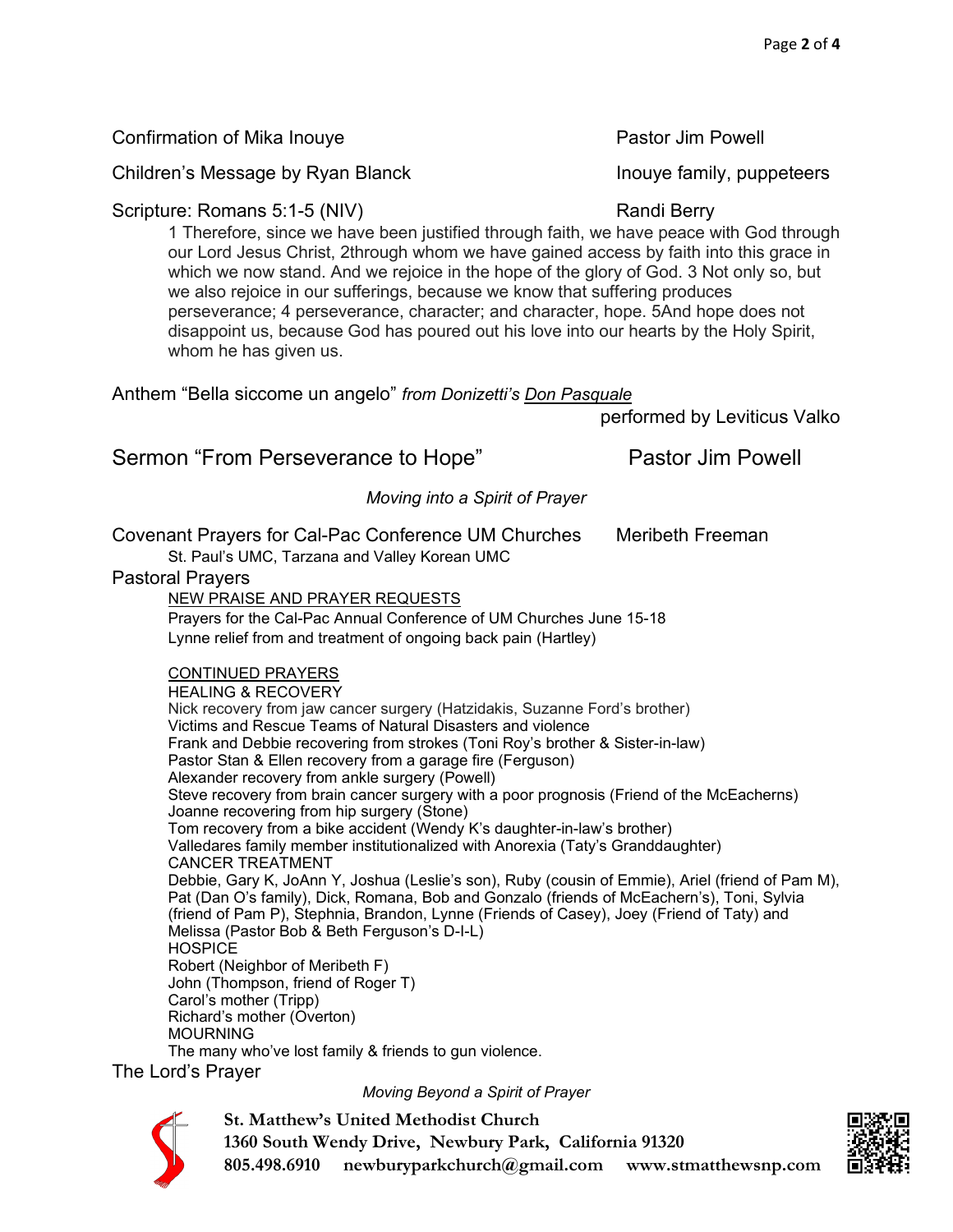Invitation to Give our Blessings back to God Meribeth Freeman Offertory "Ave Maria" by Franz Schubert Lexiticus Valko

**\*Doxology "Praise God from Whom All Blessings Flow"** Hymnal #95 \*Blessing of our Gifts and Tithes Merity of Meribeth Freeman

**\*Closing Hymn "10,000 Reasons" (Bless the Lord)**

**Chorus Bless the Lord O my soul O my soul Worship His holy name Sing like never before O my soul I'll worship Your holy name Verse 1 The sun comes up it's a new day dawning It's time to sing Your song again Whatever may pass and whatever lies before me Let me be singing when the evening comes (CHORUS) Verse 2 You're rich in love and You're slow to anger Your name is great and Your heart is kind For all Your goodness I will keep on singing Ten thousand reasons for my heart to find (CHORUS) Worship Your holy name Lord I'll worship Your holy name Sing like never before O my soul I'll worship Your holy name Worship Your holy name Worship Your holy name**

**\***Benediction Pastor Jim Powell

Ministry & Life of the Church Announcements

Postlude **Kevin Su Fukagawa** 

*Thank you* 

Meribeth, Randi, Ryan and the Inouye Family for leading us in worship, Pastor Jim Powell for the Sermon Message, Kevin Su Fukagawa and Leviticus Valko for our music



**St. Matthew's United Methodist Church 1360 South Wendy Drive, Newbury Park, California 91320 805.498.6910 newburyparkchurch@gmail.com www.stmatthewsnp.com**